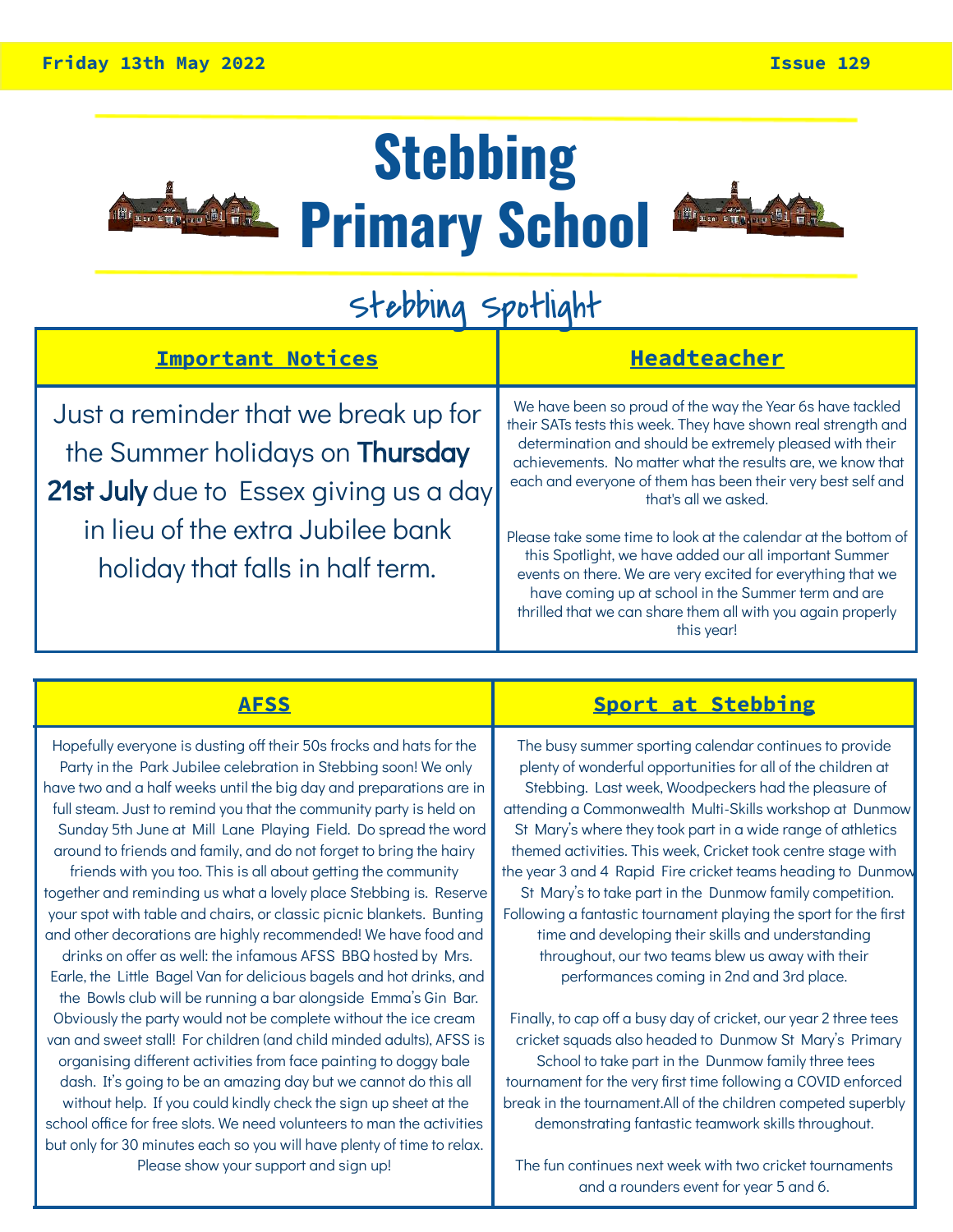## Awards

| <b>Friday 6th May</b> |                                                                | <u>Friday 13th May</u>             |  |
|-----------------------|----------------------------------------------------------------|------------------------------------|--|
| <b>Wrens</b>          | Jenna Ahmad & Veronika Matskiv                                 | Esmae Casado & Louie Perry         |  |
| Robins                | Logan Burroughs & Elsie Sullivan                               | Florence Price & Ivy Page-Blackley |  |
| Kingfishers           | Summer Mickle & Freddie Foxton<br>Remi Roberts & Albie Edridge |                                    |  |
| Woodpeckers           | Maya Roye & Harriet Young                                      | Mila Swanepoel & Elly Wootton      |  |
| <b>Kestrels</b>       | Poppy-May Smith & Volodymr Mastkiv                             | Reggie Smith & Millie Magat        |  |
| <b>Ospreys</b>        | Malachy Rook & Poppy-Jean Hogg                                 | Alden McGonagle & Lan Bucknell     |  |
| Owls                  | Ava Bowles & Poppy Coates                                      | Owls Class                         |  |

|                    | <b>Presentation Award Winners</b> |                         |  |
|--------------------|-----------------------------------|-------------------------|--|
| <b>Wrens</b>       | <b>Holly Roach</b>                |                         |  |
| Robins             | Dexter Lodge                      |                         |  |
| <b>Kingfishers</b> | Freddie Foxton                    |                         |  |
| <b>Woodpeckers</b> |                                   | <b>Florence Edwards</b> |  |
| Kestrels           |                                   | Liana Earle             |  |
| <b>Ospreys</b>     |                                   | <b>Freddie Chandler</b> |  |
| Owls               |                                   | <b>Owls Class</b>       |  |

| <b>Date</b> | <b>Rockstars</b><br>TT.<br>% of active<br>players                                                  | <b>Spelling</b><br><b>Shed</b> | <b>Maths Shed</b> | Year 6<br>Award                 | <b>Attendance</b><br>Award | Lunchtime<br><b>Award</b> |
|-------------|----------------------------------------------------------------------------------------------------|--------------------------------|-------------------|---------------------------------|----------------------------|---------------------------|
| 06.05.22    | Ospreys 38%<br>Kestrels 22%<br>Robins 16%<br><b>Owls 13%</b><br>Woodpeckers 8%<br>Kingfishers 6%   | Woodpeckers                    | <b>Robins</b>     | Volodymyr &<br>Veronika Mastkiv | <b>Kestrels</b>            | <b>Amelie Hiskey</b>      |
| 13.05.22    | Ospreys 79%<br>Kestrels 30%<br><b>Owls 17%</b><br>Woodpeckers 15%<br>Robins 13%<br>Kingfishers 10% |                                |                   | The whole school                | <b>Robins</b>              | <b>Malachy Rock</b>       |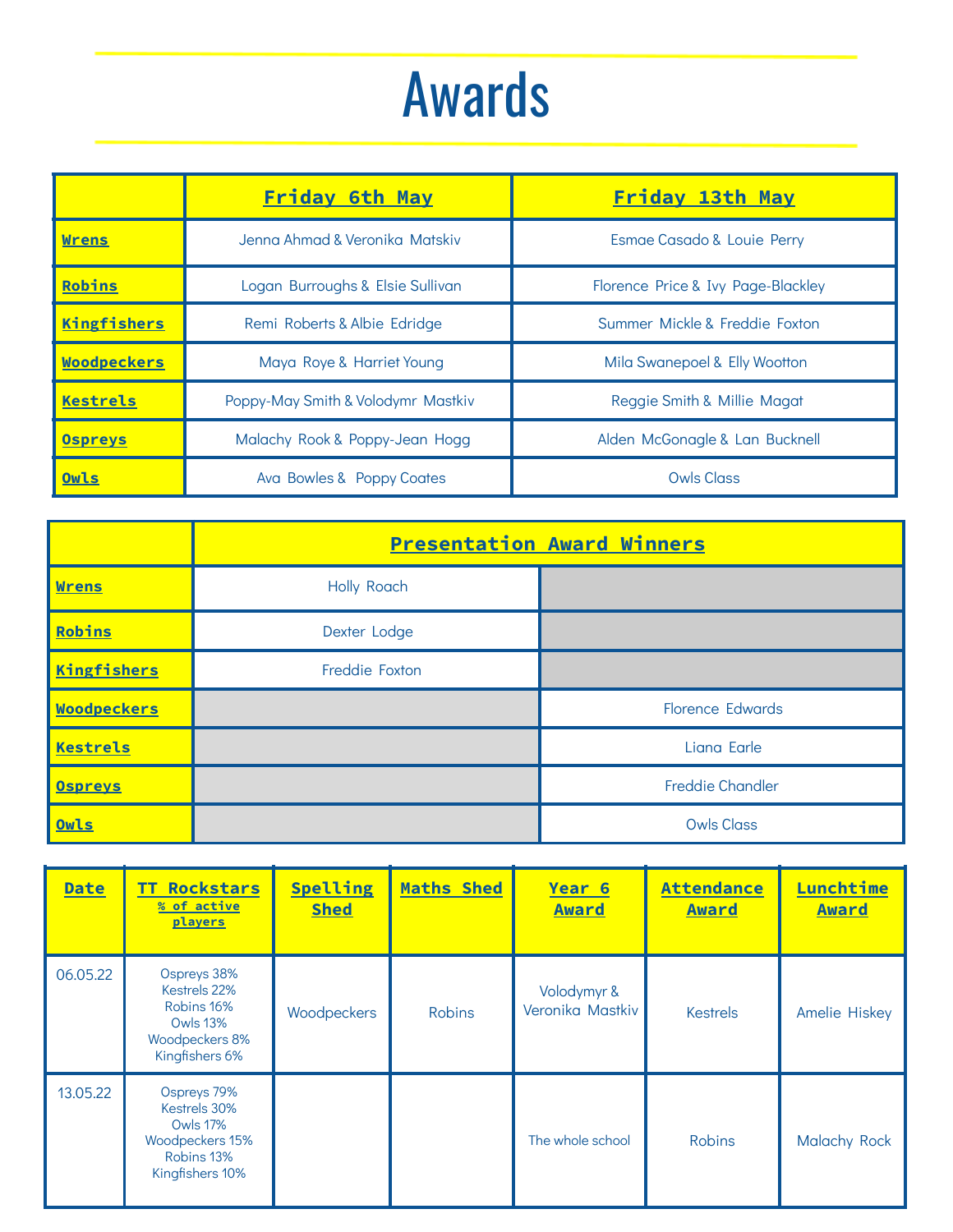

|                        |                                     | Dojo Award Winners                   |                    | Dojo Points Winners     |                                 |
|------------------------|-------------------------------------|--------------------------------------|--------------------|-------------------------|---------------------------------|
| Being<br>Helpful       | <b>Rose Walker</b><br>Kingfishers   | Elias Haddad<br>Kingfishers          | <b>Wrens</b>       | <b>Ethan Bond</b>       | <b>Axel Steele</b>              |
| Being<br>Kind          | Harvey Lakovic<br>Wrens             | <b>Albert Smith</b><br><b>Robins</b> | Robins             | Mia Nash                | Dexter Lodge                    |
| Good<br><b>Manners</b> | <b>Rafael Roye</b><br><b>Robins</b> | <b>Brooke Edridge</b><br>Ospreys     | Kingfishers        |                         | Hunter<br>Clark-Smith           |
| Listening              | <b>Kestrels Class</b>               | Freddie Edridge<br>Wrens             | <b>Woodpeckers</b> | <b>Elly Wootton</b>     | Darcy<br><b>Stewart-Wheatly</b> |
| <u>Perseverance</u>    | <b>Freddie Chandler</b><br>Ospreys  | Dan Bota<br><b>Kestrels</b>          | <b>Kestrels</b>    |                         | <b>Albert Ririe</b>             |
| Teamwork               | Mia Hutchin<br>Woodpeckers          | <b>Callum Walker</b><br>Owls         | <b>Ospreys</b>     | <b>Freddie Chandler</b> | Noah Feo                        |
| Working<br><b>Hard</b> | <b>Harry Clark</b><br>Owls          | Maya Roye<br>Woodpeckers             | Owls               | <b>Ava Bowles</b>       | Milo Magat                      |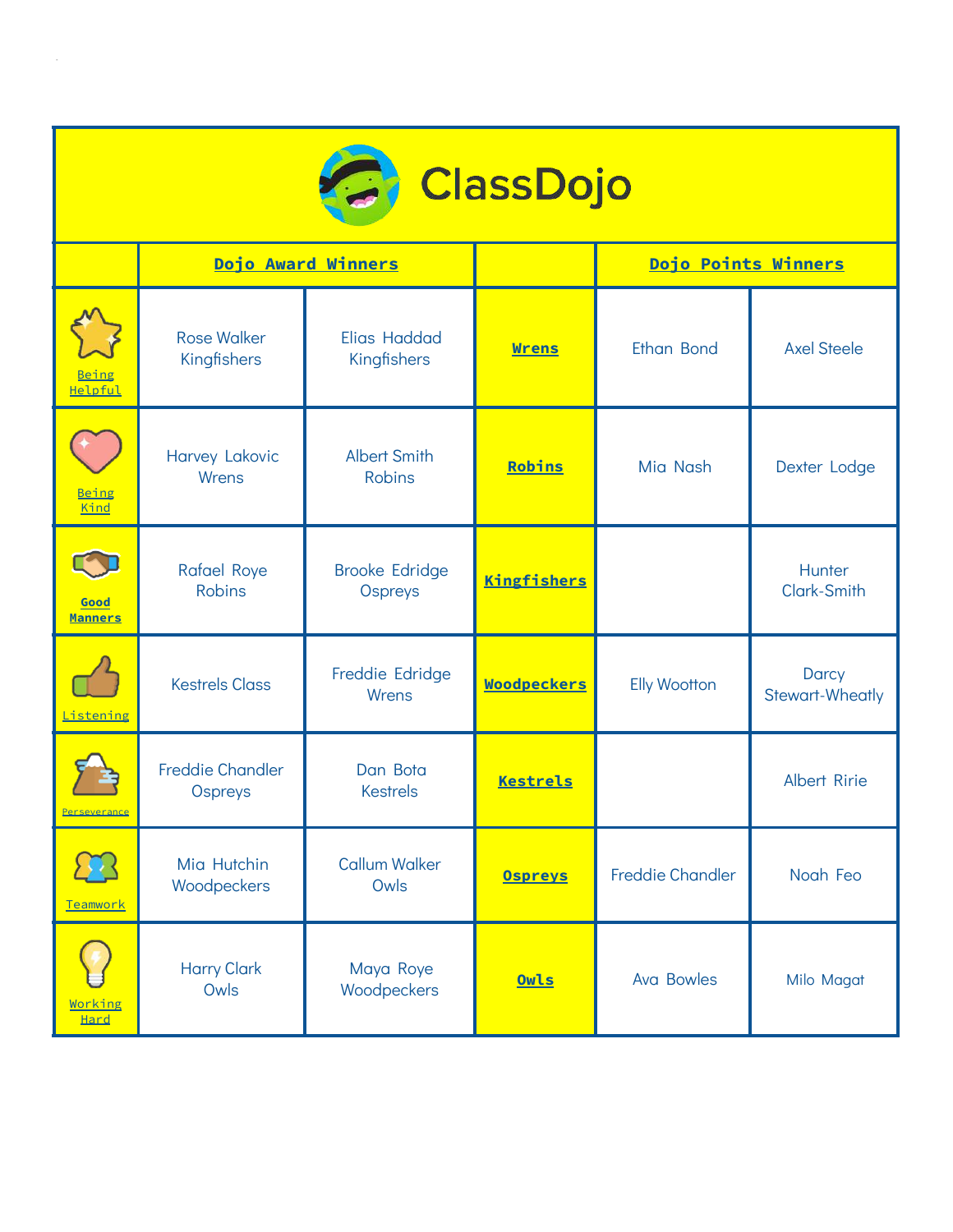# Class Information

#### Wrens



In Wrens, we have really enjoyed learning about Insects. We learnt the story of The Very Hungry Caterpillar, helping us to count, learn the days of the week and to understand the caterpillar/butterfly lifecycle. We are also studying our own 5 caterpillars! It has been fascinating to learn that there are so many different types of butterfly, including one in the Amazon with an 89 on its wing! In Maths, we have been learning all about the teen numbers up to 20 and have been listening to numbers like 'sixteen' to hear that it sounds like 'six-ten', helping us to remember that it is 10 with 6 added on. We are also working very hard in Phonics and in our swimming lessons, building up our strength and confidence.

#### Robins



This fortnight in Robins we have learned lots of alternative graphemes and we are trying hard not to get muddled when we see the same spellings but they are making different sounds, or vice versa. We are practising our numeral formation daily so that we can now perfect our orientation and place value. In Science we have been discussing the properties of various materials, being sure not to confuse names of objects with the material/s from which they are made. We have noticed and discussed how when we first hold metal items from our class 'Treasure Basket' they always feel cold, until they've been in our hands a little while. We have learned the word 'transparent' this week and are beginning to recognise when an object has been made from a natural (raw) material or been manufactured. In English we are learning to write instructions and are now very familiar with many features that Instruction Texts have. Our understanding of Place Value within 50 has developed strongly and we are moving onto 100 next week. We have been able to explore our maths knowledge using various resources and representations and have been able to not only apply our understanding, but also do some analysing and evaluating within our maths challenges this week.

### **Kingfishers**



We have had a very busy couple of weeks in Kingfishers. In Maths we have been exploring fractions within shapes and fractions of a number. Kingfishers have really embraced the various methods used to find a fraction and have applied their learning in a variety of ways. In English we are learning about plants, and this week we have focused on exploring the life cycle of plants, and monitoring the growth and development of our own seeds we planted a few weeks ago. This week they have all worked so hard completing their SATs practise tests. They have all displayed amazing perseverance and the ability to adapt to the changes that have occurred to our time table and classroom in order to best prepare them for next week. As well as SATs practise, Kingfishers have been exploring and

consolidating mathematical concepts, creating colourful pastel flowers in Art, swimming with Steve and participating in Multiskill lessons with Professional PE coach Nick, as well as enjoying lots of calm mindfulness activities in the afternoons.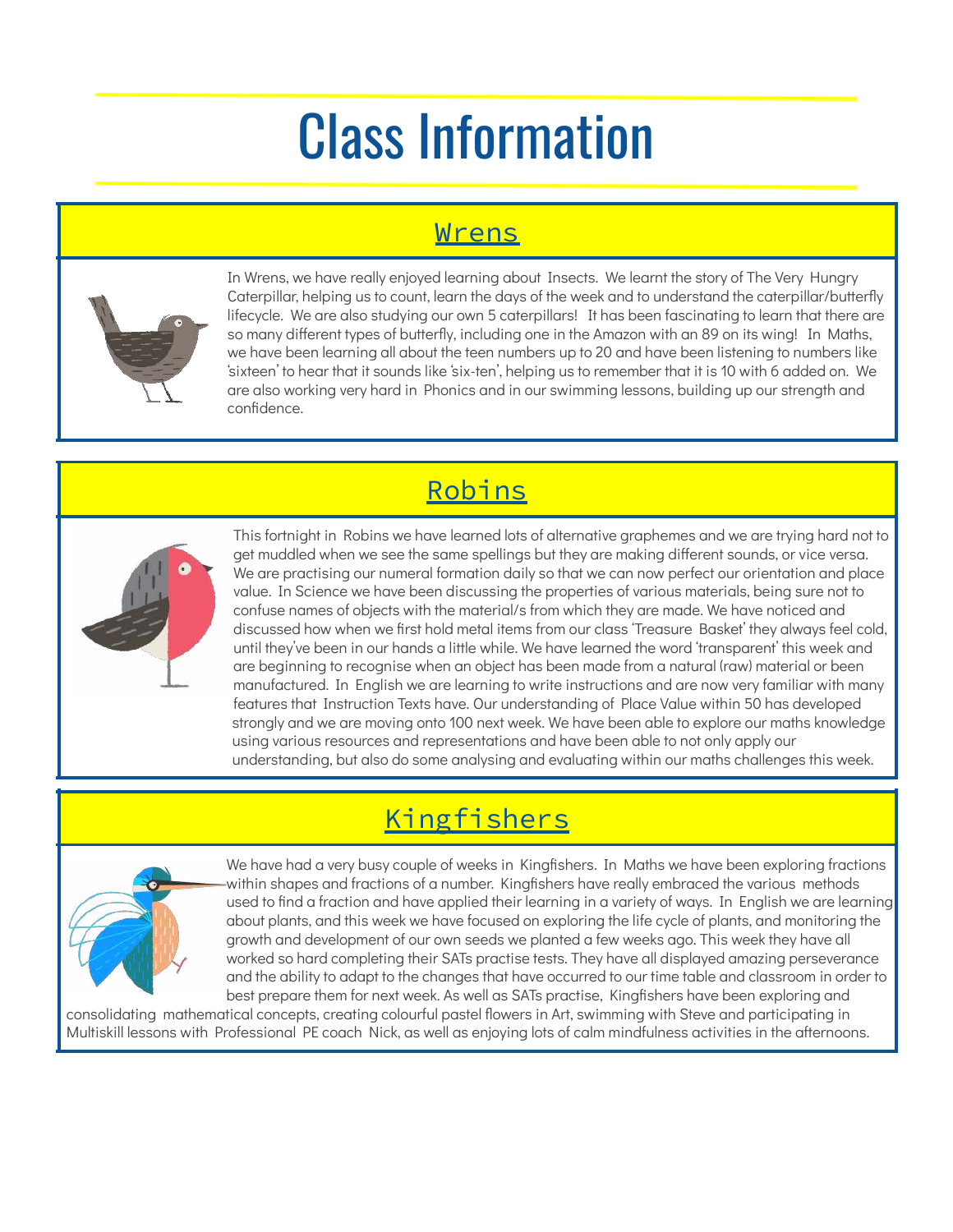#### Woodpeckers

This term we are really enjoying our science topic of rocks. We have looked at testing the different rocks, thinking carefully about ensuring that it was a fair test. The children loved finding out about the properties of the rocks. We are also starting to look at fossils and have created our own fossils using plaster of paris. In English, the children have finished their evacuee letter writing topic by creating an emotional letter home, explaining a negative experience in their new home. In Maths, we have finished our multiplication and division topic and the children amazed me with their hot maths! Their understanding of multiplication and division has hugely improved since year 2 and I was so proud of them. We have now moved onto the dreaded fractions, where we have started by finding 1/2, 1/4 and 3/4 using resources and pictures. Swimming is still a highlight for Woodpeckers and we are enjoying our early morning swims twice a week- it sets us up ready for the day! In PE, we have also started to learn the rules of rounders so that we can hopefully build up to a short match at the end of the year. During enrichment, Woodpeckers have started art and have made a collage of water using different materials.

#### Kestrels



In Kestrels over the last couple weeks we have been continuing and finishing our unit of a discussion text as the children gave both their arguments for and against owning a dog (Sorry if they're now using these against you). They have also been continuing to explore the world of life the other side of the decimal point and using tenths and hundredths in our decimals unit. The children have been enjoying our new PE unit of rounders and for some of them this is the first time they have ever played rounders and therefore has led to competitive but fun PE lessons. The children have also really enjoy our unit on Ancient Egypt in particular all the blood and gore that comes with the learning of the mummification process, a p[articular highlight of the classes being how they used to pull the brains out the nose of the deceased. We have also been exploring the ever changing world of science with our unit State of Matter in which the children have been learning

about what process's different states go through to become another, such as solid to liquid is melting.

### **Ospreys**



King in English history.

These past two weeks have been very busy in Ospreys class. We have concluded our '50 ways to tell a Cinderella traditional fairy tale' unit in English, which resulted in us re-telling the traditional Cinderella story, only with our own independent, adapted ending. We began a new unit, focusing on plastic waste in the Ocean and how this is affecting our environment. We will continue by producing our own persuasive letter, where we will draw on personal experiences, logical arguments and compelling speech to influence readers.

In maths, we have continued exploring and converting mixed numbers, improper fractions and comparing and ordering fractions. We will be moving onto adding and subtracting fractions in the coming weeks.

In history, we have been researching and exploring King John and why he is such an important

Owls

SATs 2022 is now complete! Each and every one of you should be so unbelievably proud of your efforts over the last week. You have taken everything in your stride and continued to prove how amazing each and every one of you are. All we asked, was that you were your best selves and you did that with bells on!

We are so proud of you all.

Now to look forward to all of the exciting events left in the Summer term.